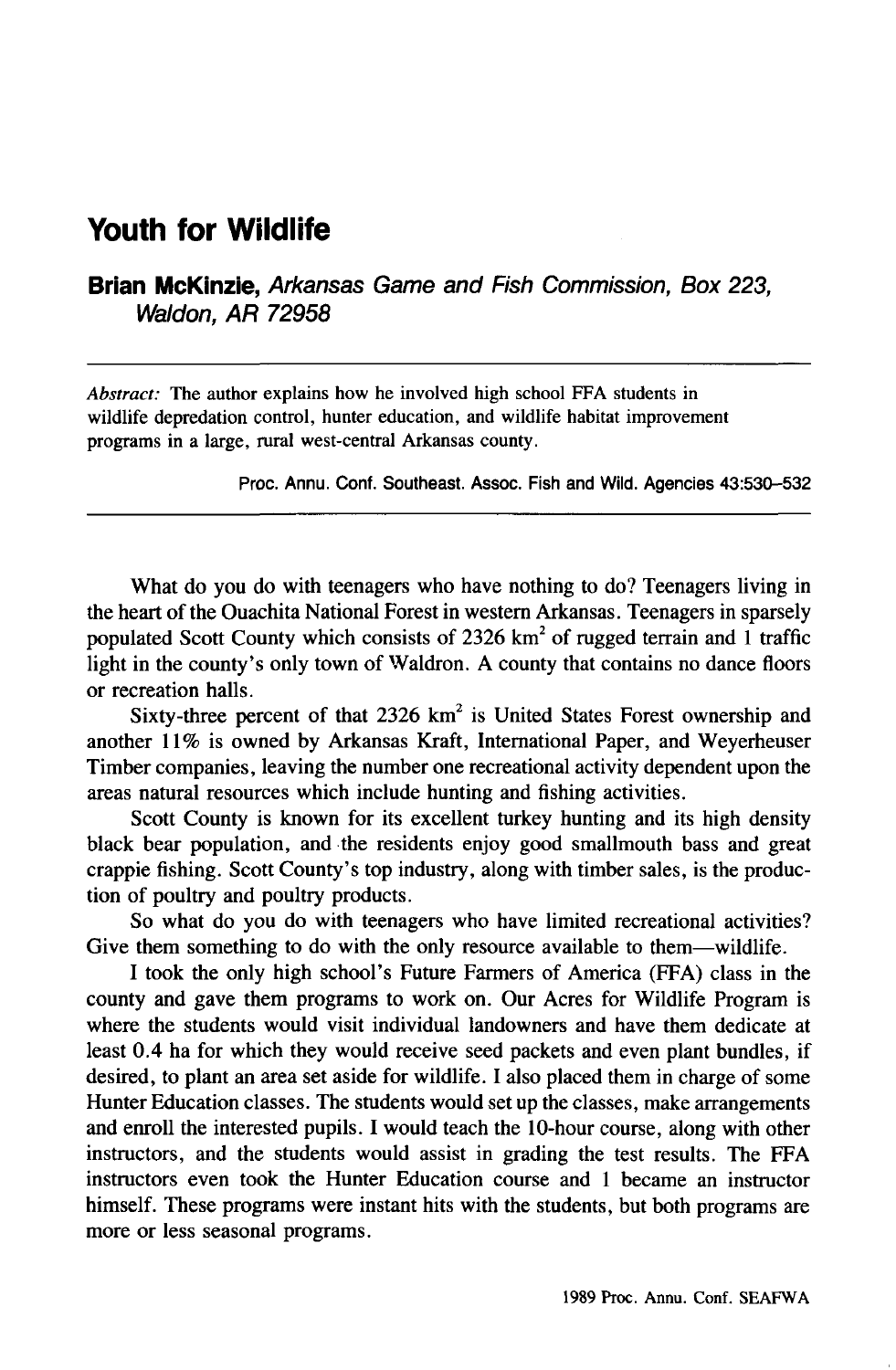The Arkansas Game and Fish Commission has a nuisance animal control program that is headed up by 5 officers in the state and they use the help of the local wildlife officer. If a citizen has a problem with an animal, we do what we can to resolve the problem.

So, I got the students involved in a nuisance animal control program. Beaver are creating ever-growing problems throughout the state of Arkansas. Armadillos weren't even present in most of the state in the 1970s, but now have migrated in and can cause major damage to farmlands. And, everyone is familiar with stories of skunks and other wildlife using the neighbor's house.

The students and their instructors became very interested in the idea so we began the program by becoming familiar with Arkansas Game and Fish laws and regulations. They were taught some trapping techniques, and I discussed and stressed the importance of public relations with the landowners and other complainants. We studied in depth the safety factors of our program while working around the water and controlling some of the problems with firearm use. They then publicized their program by placing ads in the local paper and setting up a booth at the county fair providing information on beaver and armadillo control. Then the calls began to pour in.

The beaver and armadillo problems required the most attention, as expected, but the students have also set live traps for raccoons in watermelon patches and caught as many as 7 opossums under I home and trapped and removed a stowaway house cat from a local flower shop. All of these animals were safely released in appropriate areas.

Armadillo control has the highest danger factor due to the animals being disposed of during the hours of darkness acting under depredation permits. A permit is obtained only after a complaint was filed and a study of the area was made to determine that the problem at hand was caused by the animal in question. We tried to maximize the safety of removing the armadillos by limiting the number of students at each sight and having adequate adult supervision. Eleven armadillos were taken from a single pasture in less than 2 hours making the landowner feel free once again to ride his horse through a hole-free pasture and pulling a hay bailer without worrying about damages. Depredation work was also performed on the local 9-hole golf course in cooperation with the club members, resulting in more than 20 armadillos being harvested and minimizing the chances of a hole in one.

There has not been anything yet to match the excitement of a young man stepping into 3D-degree water to set a conibear trap or snare near a beaver run. Nothing quite as amusing as returning the next day and realizing the same young man had failed to activate his conibearset by neglecting to remove his safety catches from the spring. There has been nothing more rewarding then seeing a smile on the face of one that has just snared a 18-kg beaver.

These FFA members tore out beaver dams from private pond spillways completing the trapping of the area. They have lowered water levels from beaver backup waters off roadways so farmers can again bail hay in the north forty. They drove many miles to accomplish their work and all was on their own time. They have